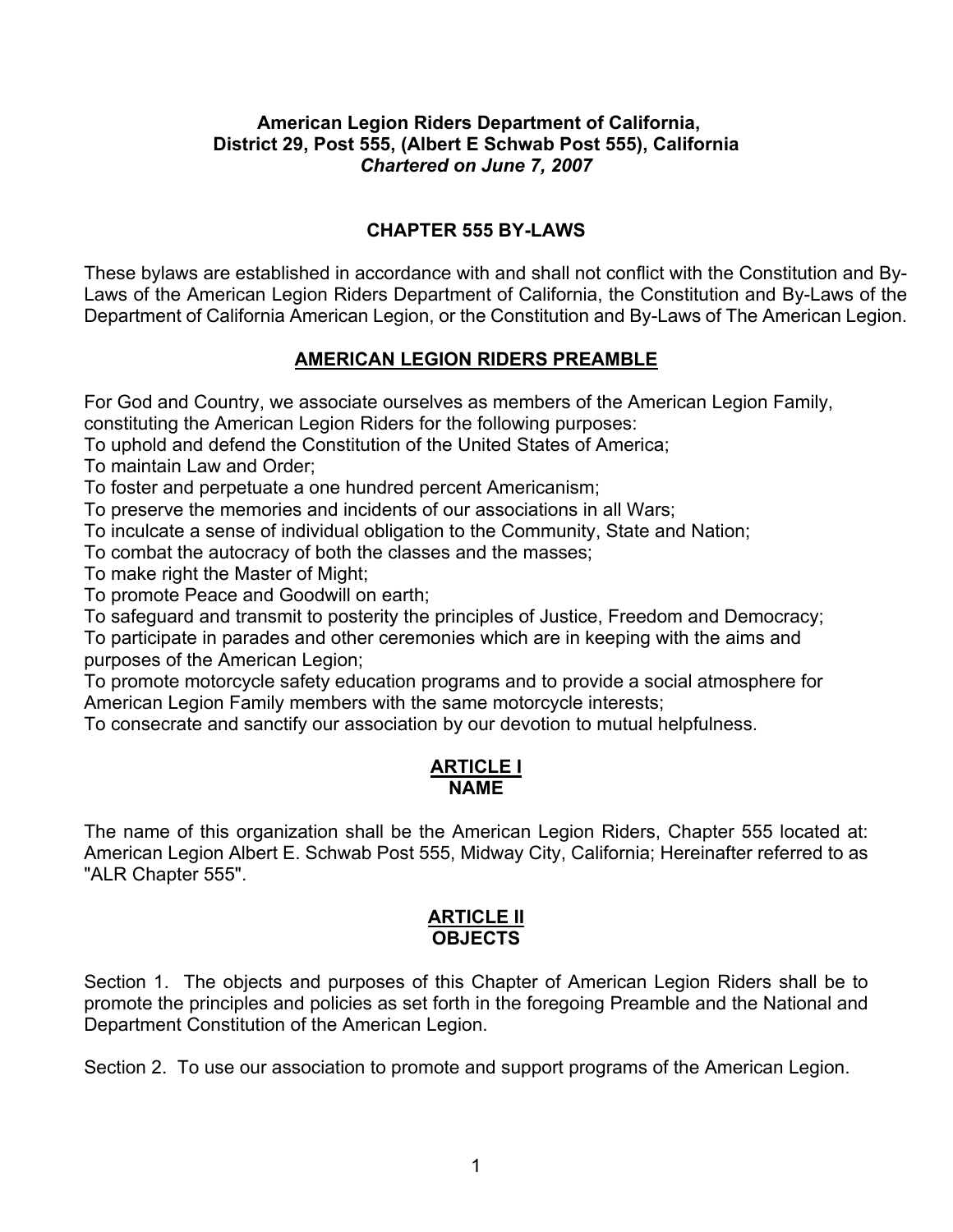Section 3. To participate in activities in order to provide a social atmosphere for American Legion members who share the same interest.

Section 4. To promote motorcycle safety programs.

Section 5. The American Legion Riders is a program of the American Legion and is formed to promote the aims and purposes of The American Legion by members of The American Legion, The American Legion Auxiliary, and The Sons of The American Legion.

Section 6. Members are the motorcycle enthusiasts of the American Legion; with sole purpose to support the American Legion and the long standing and respected position and ideals therein. Members ride solely to promote the aims and purposes of The American Legion as a family oriented motorcycling activity for members of The American Legion, The American Legion Auxiliary, and The Sons of The American Legion. It is required that members dress and act at all times in a manner that conforms with the Bylaws, Constitution and Resolutions of the American Legion Riders Department of California and American Legion Department of California and further promotes a positive image beyond reproach for The American Legion and its principle. Members are reminded that they are the public face of this organization when operating in group activities or interacting with the community and shall act accordingly.

# **ARTICLE III ORGANIZATION**

Section 1. This Chapter formed at Post 555, Midway City, California, District 29, Department of California, was chartered on *June 7, 2007*, by the American Legion Riders Department of California.

Section 2. The American Legion Riders, District 29, Post 555, shall be organized as a Chapter of the American Legion Riders Department of California, and as a subordinate body to and in accordance with the regulations of The American Legion Riders Department of California.

## **ARTICLE IV MEMBERSHIP**

Section 1. There is one recognized "class" of involvement with the American Legion Riders as defined below. All members must be a member in good standing of The American Legion, The American Legion Auxiliary, or The Sons of The American Legion.

Section 2. Members in The American Legion Riders must be the legally registered owner or operator of a highway legal two or three wheeled motorcycle and must possess a valid driver's license for the qualifying vehicle in their state of residence (military equivalents acceptable as well) or be the legal spouse, or registered domestic partner of an American Legion Riders member within the Chapter of application.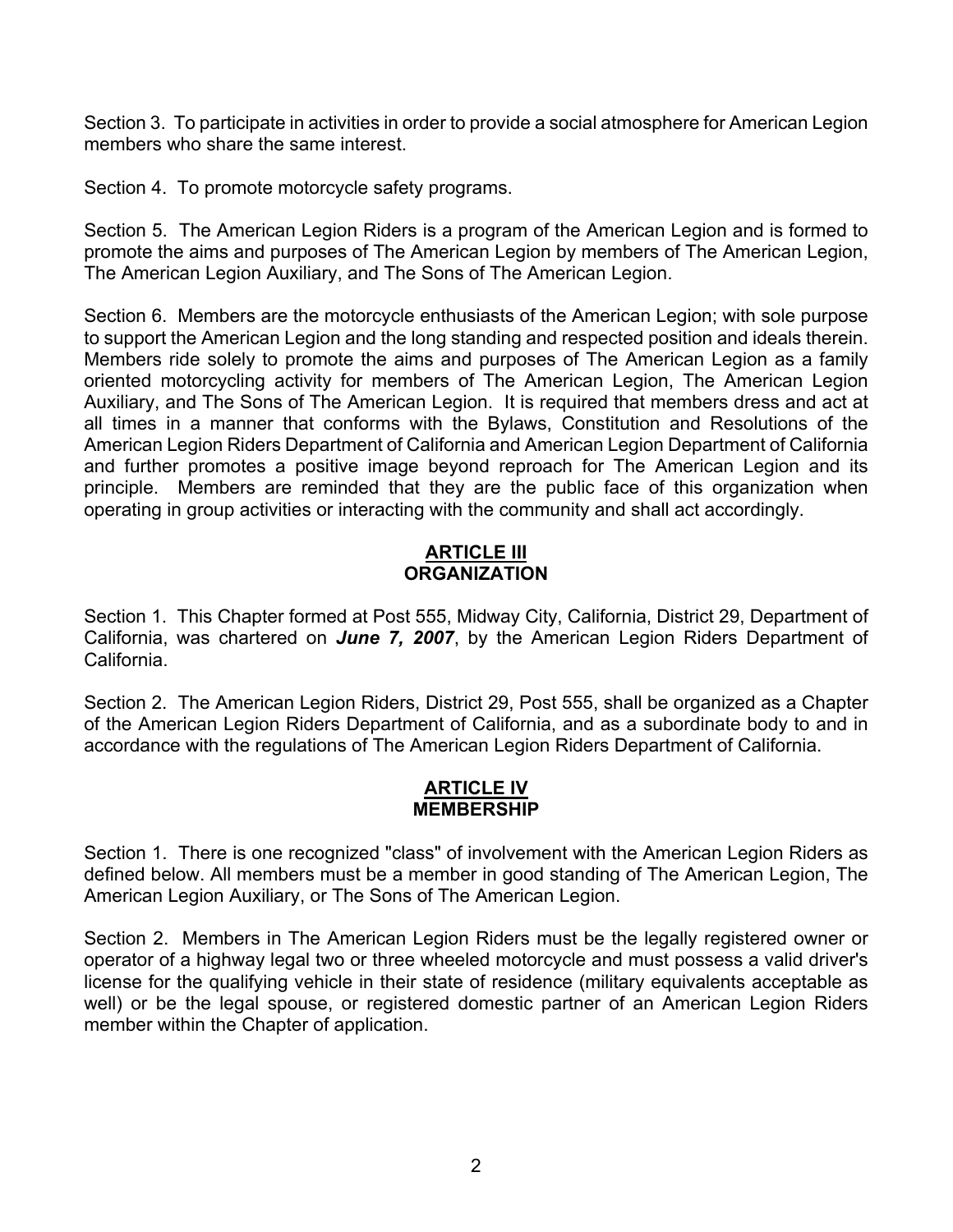Section 3. Members may not be concurrent members in more than one local Chapter except that they may maintain membership in a local Chapter during the period of organization of another local Chapter. Once the new local Chapter has been officially recognized by Department, they must limit their membership to only one Chapter.

Section 4. All candidates for membership into The American Legion Riders shall be voted upon by the membership of the Chapter at a regular meeting. A majority vote of those present and voting shall elect or reject a candidate.

Section 5. Active members in good standing who become physically incapable of operating a motorcycle or who lose a spouse to death may be granted retired status by a vote of the Chapter. The status retired, applies only to the ownership and operation of a motorcycle requirement and does not create another class of membership. All other provisions of these By-Laws will apply to members granted this status. The Chapter will communicate to the American Legion Riders Department Secretary in writing, the granting of Retired Status, the members' information, and the reason for granting retired status.

Section 6. Applications for membership will be presented to the Membership Officer at each regular meeting of the Chapter. A majority vote of those members present and voting shall elect or reject a candidate. All regular members are eligible to vote. The vote of the membership is final and may not be appealed.

Section 7. Any member who resigns from Chapter 555 American Legion Riders will be required to comply with Article IV, Membership, if they request to be reinstated into the American Legion Riders Chapter 555.

# **ARTICLE V INITIATION FEES AND DUES**

Section 1. The Initiation fee for membership is \$110.00 which includes the first year dues of \$25.00 and the cost of the ALR back patch, of which is non-refundable. The center patch and flares are property of the Chapter and **shall be surrendered** to the Chapter if the member resigns.

Section 2. Dues are set at \$25.00 per year and may be adjusted by a majority vote at the annual membership meeting in accordance with Article IX, Section 6, Finances.

## **ARTICLE VI EXECUTIVE COMMITTEE**

Section 1. The Executive Committee of the Chapter shall be composed of the elected and appointed officers of the Chapter for the current year, the Junior Past Chapter President, any special officer and assistant officers appointed by the President, as may have been ratified by the elected Executive Committee, and one member appointed by the Commander of American Legion Post 555.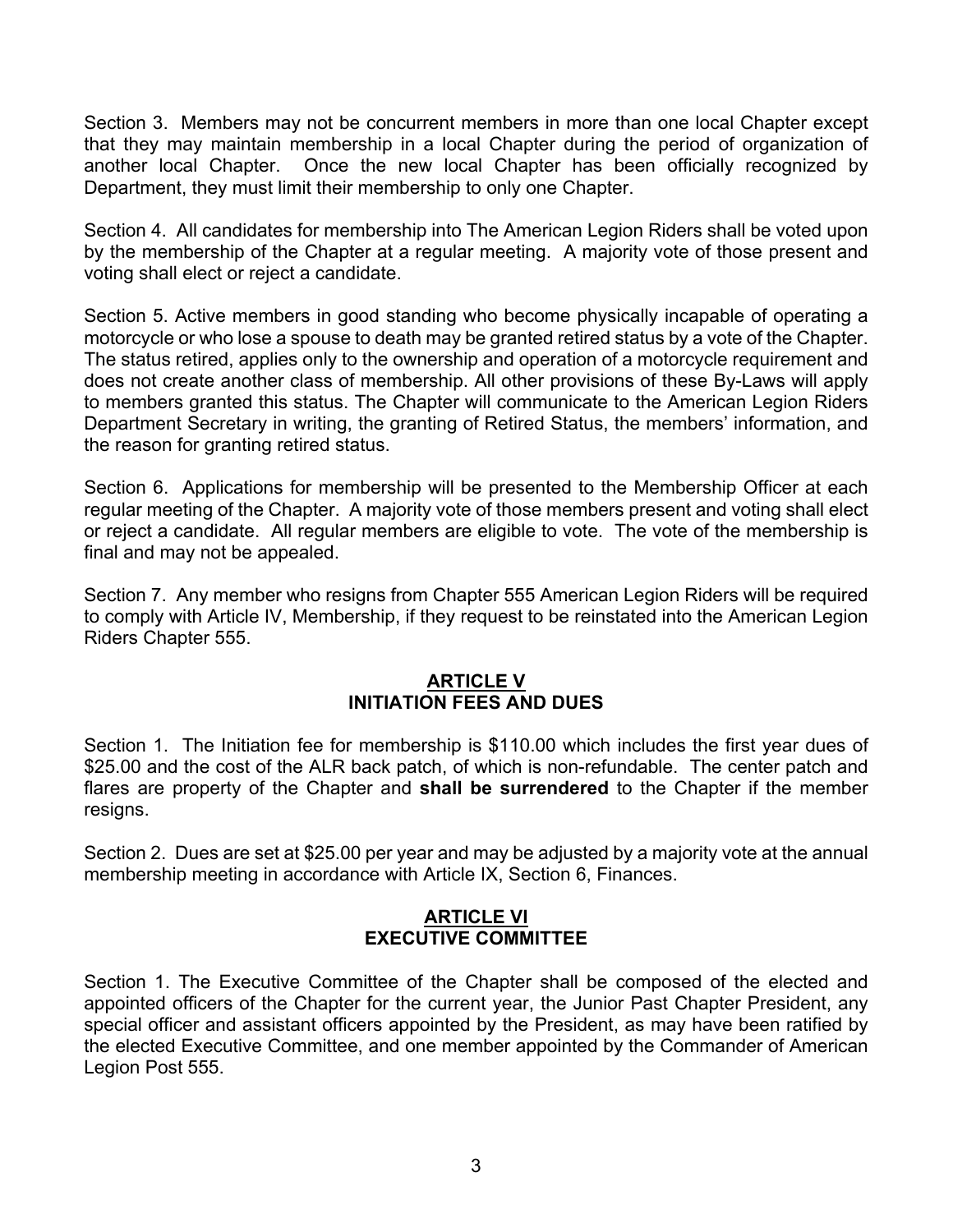Section 2. The President shall serve as Chairperson of the Executive Committee and the Vice-President shall assume that position in his absence. The Secretary of the Chapter shall serve as Secretary of the Executive Committee.

Section 3. The Executive Committee will meet once a month, prior to the regular meeting of the Chapter each month to discuss Chapter business.

# **ARTICLE VII OFFICERS AND ELECTIONS**

Section 1. All regular members are eligible to hold office.

Section 2. All officers will serve from May of the year elected through June of the following year. Nominations of officers will be made at the annual (April) meeting and elections will be held annually at the May meeting. Formal installation of Officers will take place in June, except that the founding officers elected will serve from the time of election until June one year after their election. If the position of any officer becomes vacant, the President may appoint a member to fill that position until an election can be held to fill the vacancy. Nominations will be received at the next regularly scheduled meeting after the vacancy occurs and elections will be conducted at the first regular meeting 30 days after nominations have been opened.

Section 3. The elected officers of the Chapter shall be the President, Vice-President, Secretary, Treasurer, and Sergeant-at-Arms.

Section 4. The President, with the concurrence of the Executive Committee, shall appoint the following officers: Ride Coordinator, Historian, Chaplain, Membership Officer and Public Relations Officer.

Section 5. A member may hold more than one office except for the offices of President and Vice-President.

Section 6. All elected or appointed officers shall have only one vote at the Executive Committee or Chapter Meeting except that the presiding Chairperson shall have no vote except to break a tie vote and for the election of officers.

Section 7. Elections shall be by secret ballot. A majority of all votes cast by those present at a regular meeting will determine the winner. In the case of non-opposed offices, a voice vote may be the method of voting.

Section 8. The duties of the officers shall be as follows:

A. PRESIDENT: Will serve as Chief Administrative Officer and will preside over all general meetings. Shall have general supervision over the affairs of the Chapter. Shall perform such duties as directed by the general membership. Will be limited to no more than three consecutive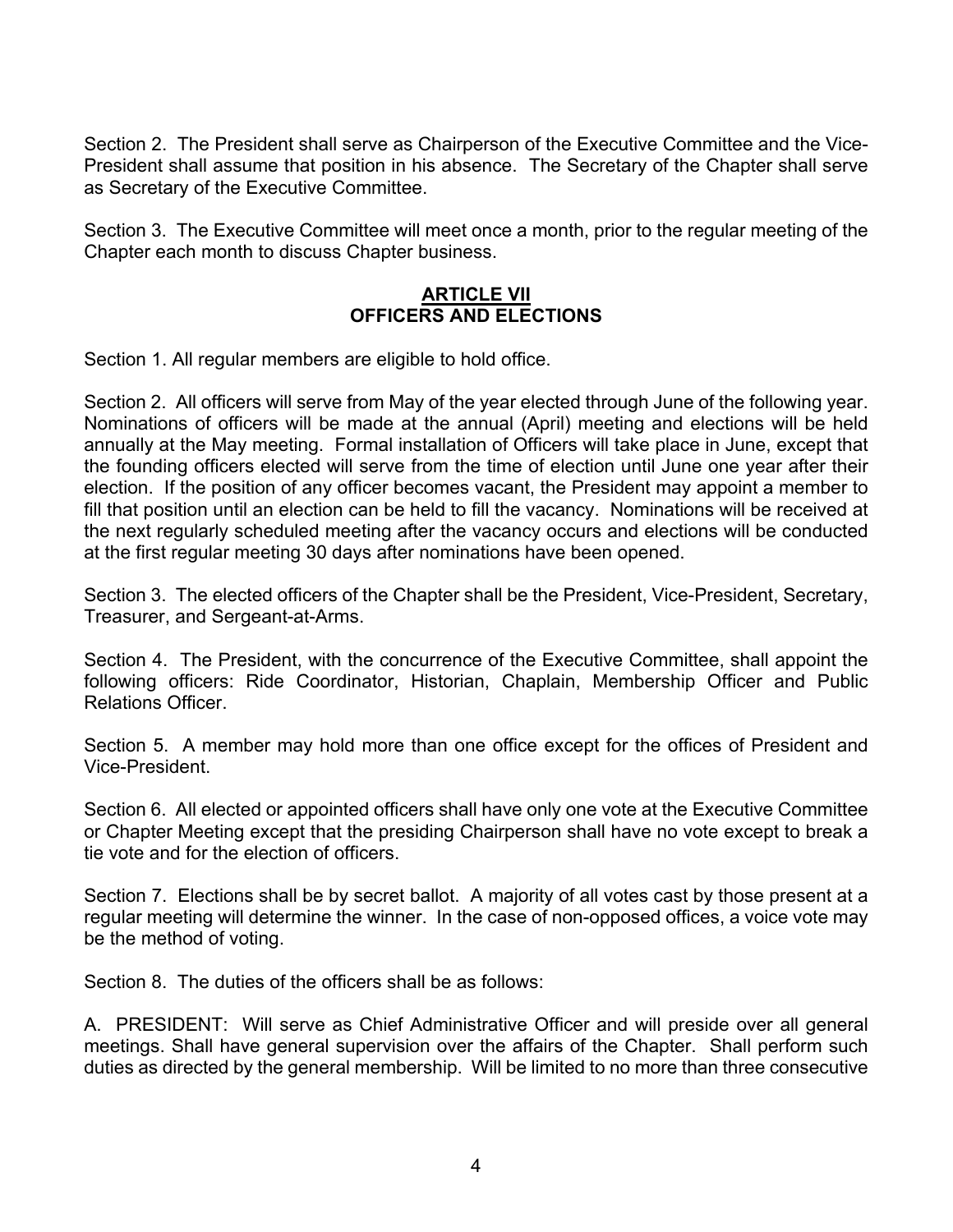terms without a one year break between terms. Will serve as Chairperson of the Executive **Committee** 

B. VICE-PRESIDENT: Will assume the duties of the President in his/her absence and will assist the President in the performance of his duties. Will be limited to no more than three consecutive terms.

C. SECRETARY: Will assume the duties of the Vice-President in their absence. Will have charge of and keep correct records of all proceedings of all meetings and under the direction of the President handle all correspondence of the Chapter. Will keep the membership rolls and report to the Membership committee if members become delinquent or no longer meet eligibility requirements. Will serve as Chairperson of the Membership Committee.

D. TREASURER: Will have charge of all finances of the Chapter. Will disburse funds as directed by the general membership. Will give detailed financial reports at each general meeting. Will serve as Chairperson of the Finance Committee.

E. SERGEANT AT ARMS: Will preserve order at meetings and other such duties as may be assigned to him by the Chapter.

F. RIDE COORDINATOR: The Ride Coordinator will be the person in charge (Road Captain) during organized rides of the Chapter. The Ride Coordinator will also act as the Safety Officer, ensuring that motorcycle safety is observed at all times during events. May, at her/his discretion, appoint assistant road captains or take any other measures necessary to help insure the safety of the group during a ride. Must hold a valid motorcycle license. Will serve as Chairperson of the Activities Committee.

G. HISTORIAN: Will keep a record of Chapter incidents and activities and other duties as may be directed by the Executive Committee and the Chapter.

H. CHAPLAIN: Will be charged with the spiritual welfare of the Chapter members and will offer divine but non-sectarian service in the event of dedications, funerals, public functions, etc., and to adhere to such ceremonial rituals as are requested by the Chapter.

I. PUBLIC RELATIONS OFFICER: Will provide advertising flyers, WEB postings, news releases and other material to publicize chapter activities. Will perform other duties as directed by the Chapter.

J. MEMBERSHIP OFFICER: Will gather new membership applications. Will validate the eligibility of each new member. At each regular meeting of the Chapter, report upon all applications received during or after the next previous regular meeting, gather and forward all membership records to the chapter Secretary.

K. JUDGE ADVOCATE: Shall advise the ALR 555 officers on the interpretation of the bylaws of the ALR 555, bylaws of the Department of California American Legion Riders and perform such other duties as are incident to the office of Judge Advocate.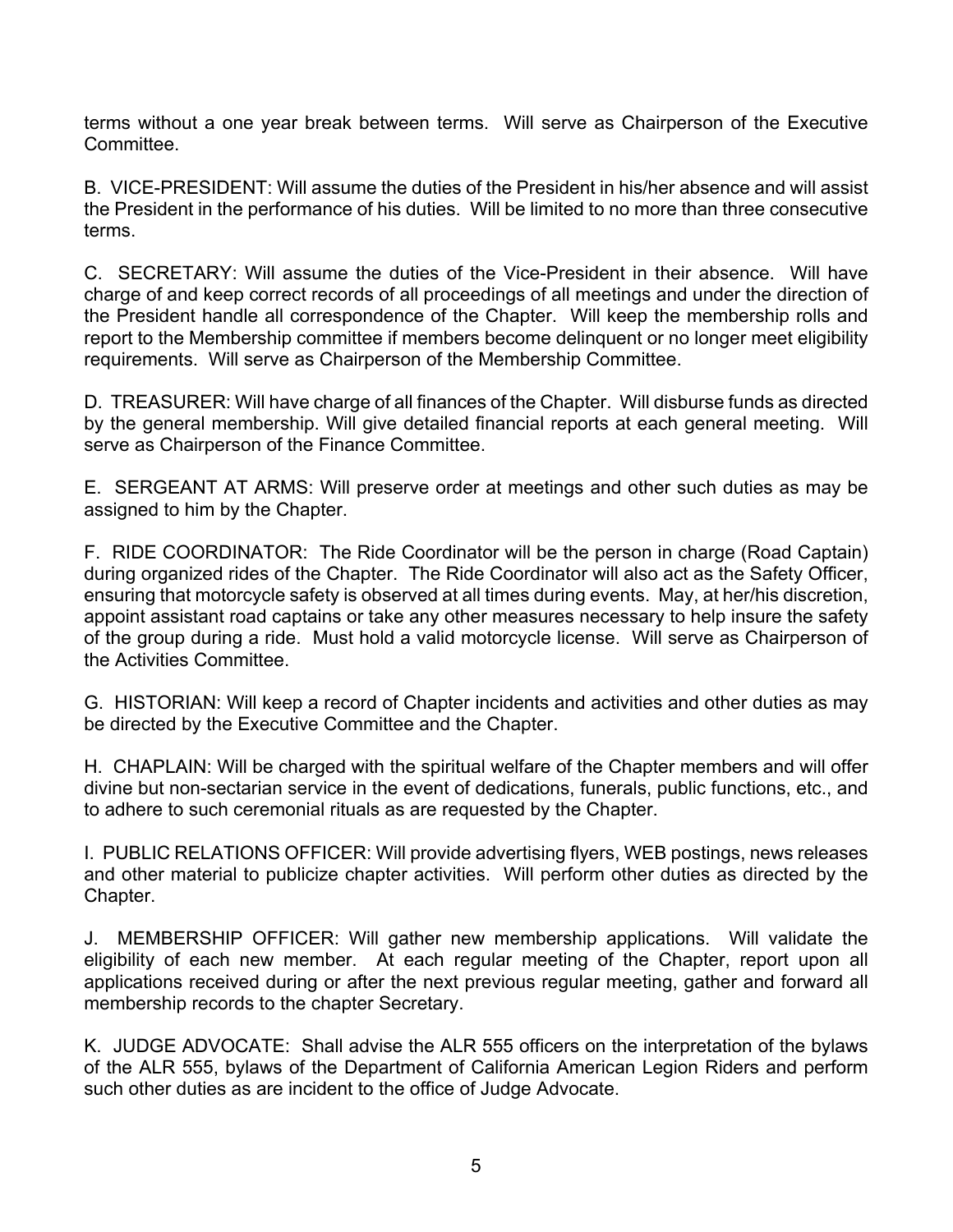Section 9. In the event that any officer shall be absent for three consecutive meetings of the Chapter without being excused by the President or the Executive Committee, such office may be declared vacant by a majority vote of those present at a regular Chapter meeting.

Section 10. Elected officers can be removed from office by a two-thirds (2/3) vote of the membership at a regular meeting. Motions to remove an officer must first be presented to the Executive Committee for consideration.

### **ARTICLE VIII MEETINGS AND QUORUM**

Section 1. Meetings will be held monthly on the  $(4<sup>th</sup>$  Saturday at 0930hrs) at Post 555. The Executive Committee will meet as needed before the stated meeting.

Section 2. A majority of three (3) elected officers present including the President or Vice-President will constitute a quorum.

Section 3. All meetings will be conducted in compliance with the most recent publication of Robert's Rules of Order, opening and closing ceremonies will be observed in accordance with the American Legion Post Officers Manual.

Section 4. The Agenda for each meeting will be published electronically and posted on the ALR 555 Website. Copies of the Agenda will be available for review at each meeting.

Section 5. Special meetings of the Chapter may be called by the President or the Executive Committee and must be called, upon the written request of ten members. No special meetings shall be called unless announced by the President at the regular meeting preceding or unless notice is mailed to each member seven (7) days prior to said meeting, stating the time, place of the meeting and the subject to be considered.

## **ARTICLE IX FINANCES**

Section 1. Finances of the Chapter will be from the membership dues and/or such other sources, as approved by the membership.

Section 2. Finances of the Chapter will be held in a bank account within the City of Westminster. Signatures on the account will include the Treasurer, President, Vice-President and Secretary. Signatures of the Treasurer and one other officer will be required to disburse funds.

Section 3. Disbursement of funds will only be those authorized at a Chapter meeting except in case of an emergency. Emergency disbursements may be made in exigent circumstances but in no case will expenditures be allowed that may have been foreseen and authorized at a regular meeting of the membership. Emergency expenditures must be presented and approved by the members at the next regular membership meeting.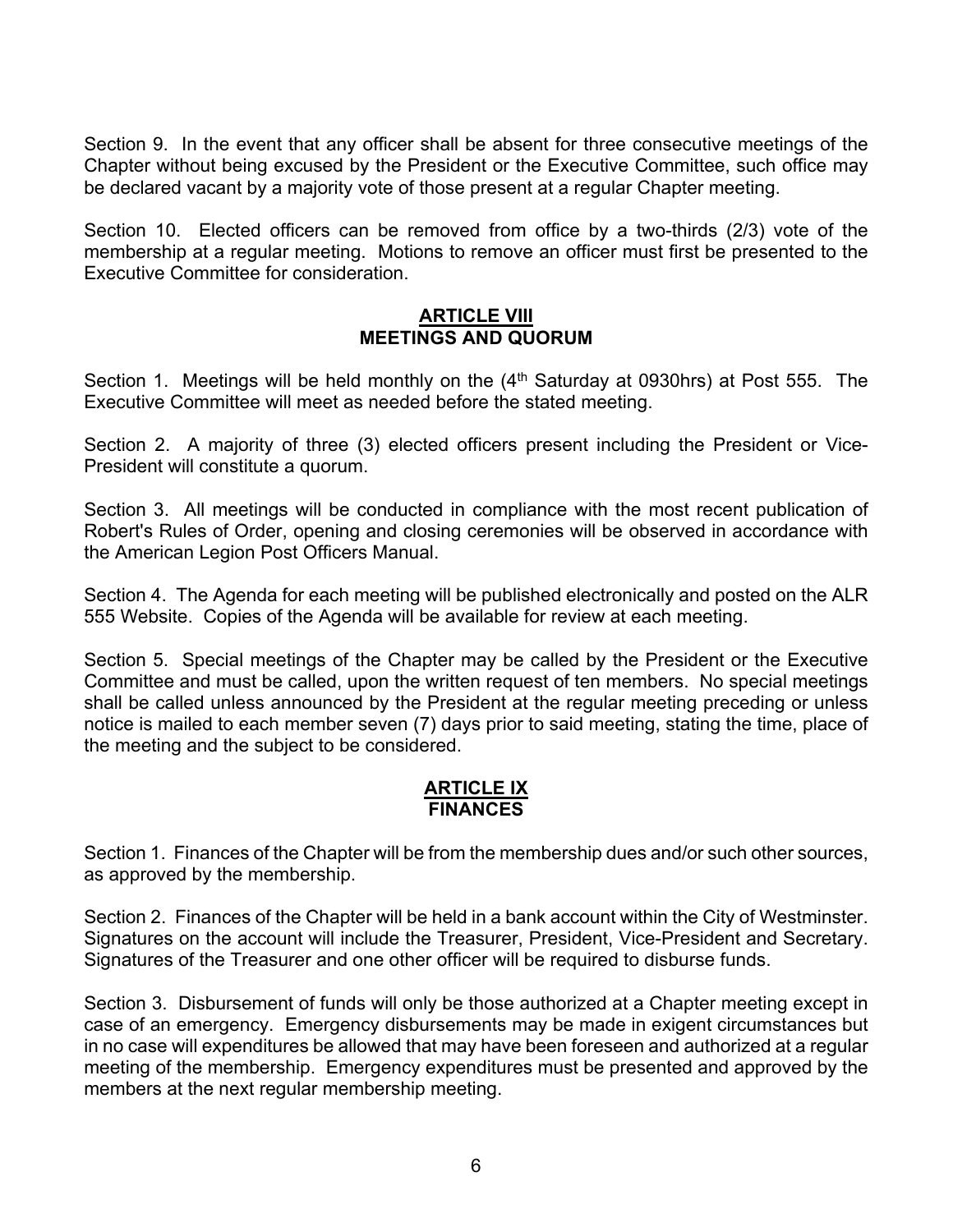Section 4. The Chapter will be a non-profit organization and may only disburse funds in a manner that is in keeping with all local, state and national laws regarding non-profit organizations.

Section 5. An emergency disbursement of funds may be authorized by agreement of three elected officers.

Section 6. Annual dues shall be set each year by a majority vote of the membership.

Section 7. Dues are due and payable by January 1 of each year. Should a member be delinquent in their dues after February 1, they shall be removed from the roles and must re-apply for membership. Only members who are current in their dues may hold office or be elected to office. Candidates for office must be current in their dues for the period in which they hold office. Members of ALR 555 must also be current on dues and in good standing with their home Post, Unit, or Squadron in accordance with Article IV, Section 1. of these bylaws.

Section 8. The Treasurer will provide a finance report, in writing, at each regularly called meeting of the American Legion Riders Chapter 555. The report will be attached to the minutes of that meeting and presented to the membership for approval at the next regularly called meeting of the American Legion Riders Chapter 555. The minutes and the financial report will be made available for review to the members of the American Legion Riders Chapter 555.

Section 9. All financial, and nonfinancial information of each member Chapter will be made available, upon reasonable request with reasonable notification, by the Executive Committee of their respective American Legion Post, or the American Legion Post Executive Committees Designated representative. Further, such books of account shall be given by each year by each member Chapter to their respective Post and to the American Legion Riders Department of California Secretary not later than thirty (30) days prior to the opening of the annual The American Legion Riders Department Convention. Failure of any member chapter to comply with any of the requirements of this section within the times and any general or special extension as granted by the entitled or requesting party shall be deemed a delinquency and the Delegates of such Chapter shall not be entitled to be accredited at The American Legion Riders Department of California Annual Convention

## **ARTICLE X COMMITTEES**

Section 1 Three (3) standing committees, Membership, Finance, and Activities shall be established with the Chairperson of each being the officer as assigned in Article VII, Section 8.

Section 2. The Membership Committee shall be composed of the Membership Chairperson and any additional members that may be appointed by the President and shall have charge of all matters pertaining to the membership of the Chapter, including the procuring of new members and reinstatements. The committee shall certify the eligibility of all applications as required by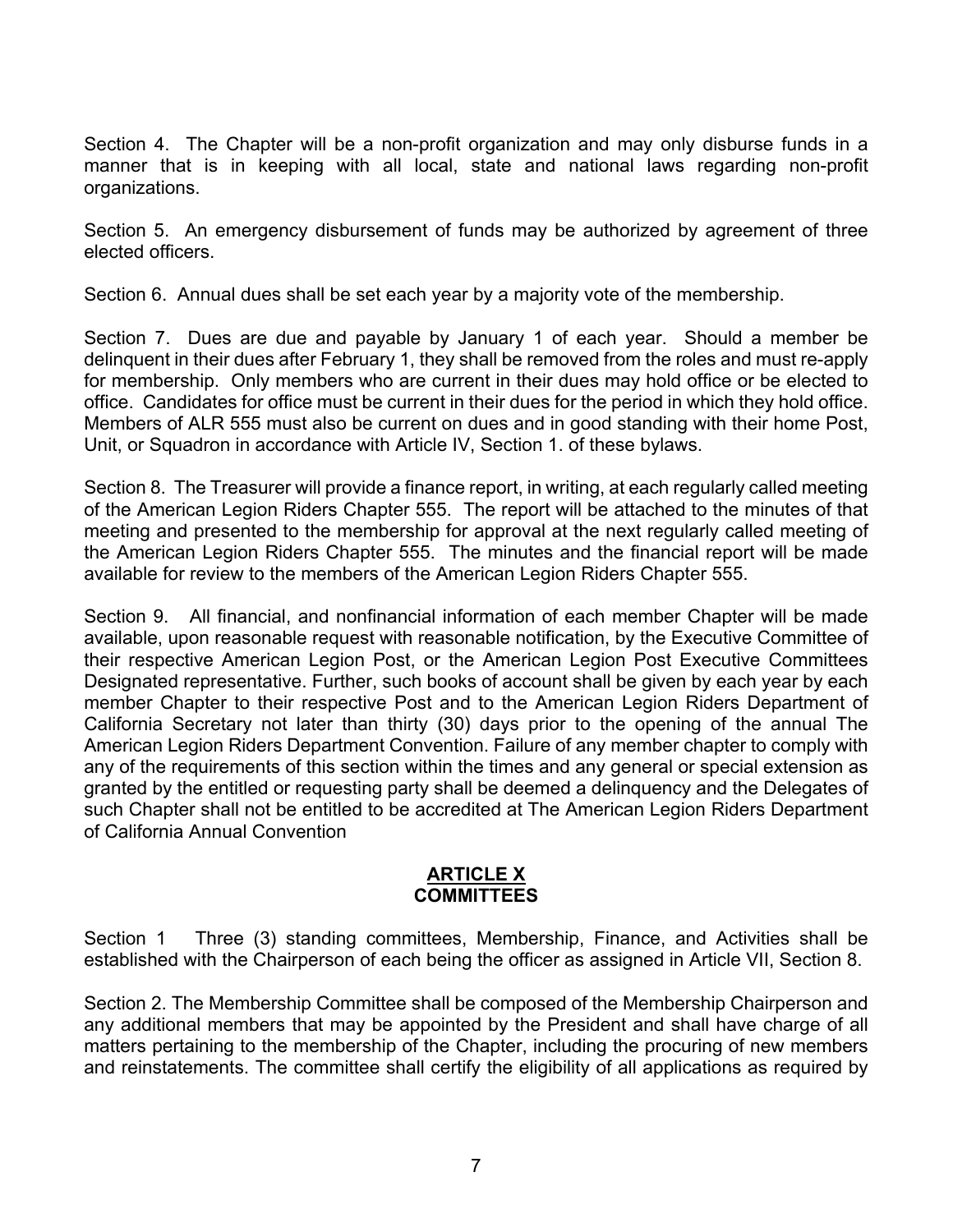these bylaws in Article IV, Section 1, and that the dues for ALR 555 have been paid to the ALR 555 Treasurer.

Section 3. The Finance Committee shall be charged with the administration of the financial policy, preparation of reports and supervision of Chapter funds. The committee shall be composed of the Chairperson and any additional members that may be appointed by the President.

Section 4. The Activities Committee shall be composed of the Chairperson and any additional members that may be appointed by the President. They shall be charged with planning and supervising Chapter activities. The committee may add temporary members to its membership for assistance with individual activities. The Activities Committee will present an annual Riders Activities Calendar for the coming year at the first meeting in July each year.

Section 5. Additional committees may be formed by appointment of the President with the consent of the Executive Committee. The duties and length of service of these committees shall be stated at the time the committee is appointed.

#### **ARTICLE XI UNIFORM**

Section 1. Vests or Jackets that have the patches of the "American Legion Riders" will conform to the following guidelines.

A. The ALR is a program of The American Legion and is not a "motorcycle club." Members of the American Legion Riders are representatives of The American Legion. It is required that members dress in a manner that promotes a positive image for The American Legion, particularly when operating in group activities or interacting with the community. Patches and pins containing profanity or representing lewd, sexual, and violent or other such behavior or subjects will not be worn by members when they are engaged in an ALR activity or when wearing the ALR patch.

B. At all official meetings, the American Legion Riders beret or official cap of a member's parent organization will be the only allowed headwear.

C. American Legion Riders back patches will be worn on a vest or jacket. Members having riding vests and jackets with the American Legion Riders patch set affixed to the back will comply with the guidelines of this Article of the By-Laws

D. The front of the vest or jacket shall have a 50 state American flag patch high on the left hand side. No other patch or pin will be worn higher than this patch. Such American flag shall not have any wording or other embellishment on or touching the flag except an appropriate gold or black border on or touching the flag, unless expressly approved of by the ALR DOC Executive Committee and Uniform Committee.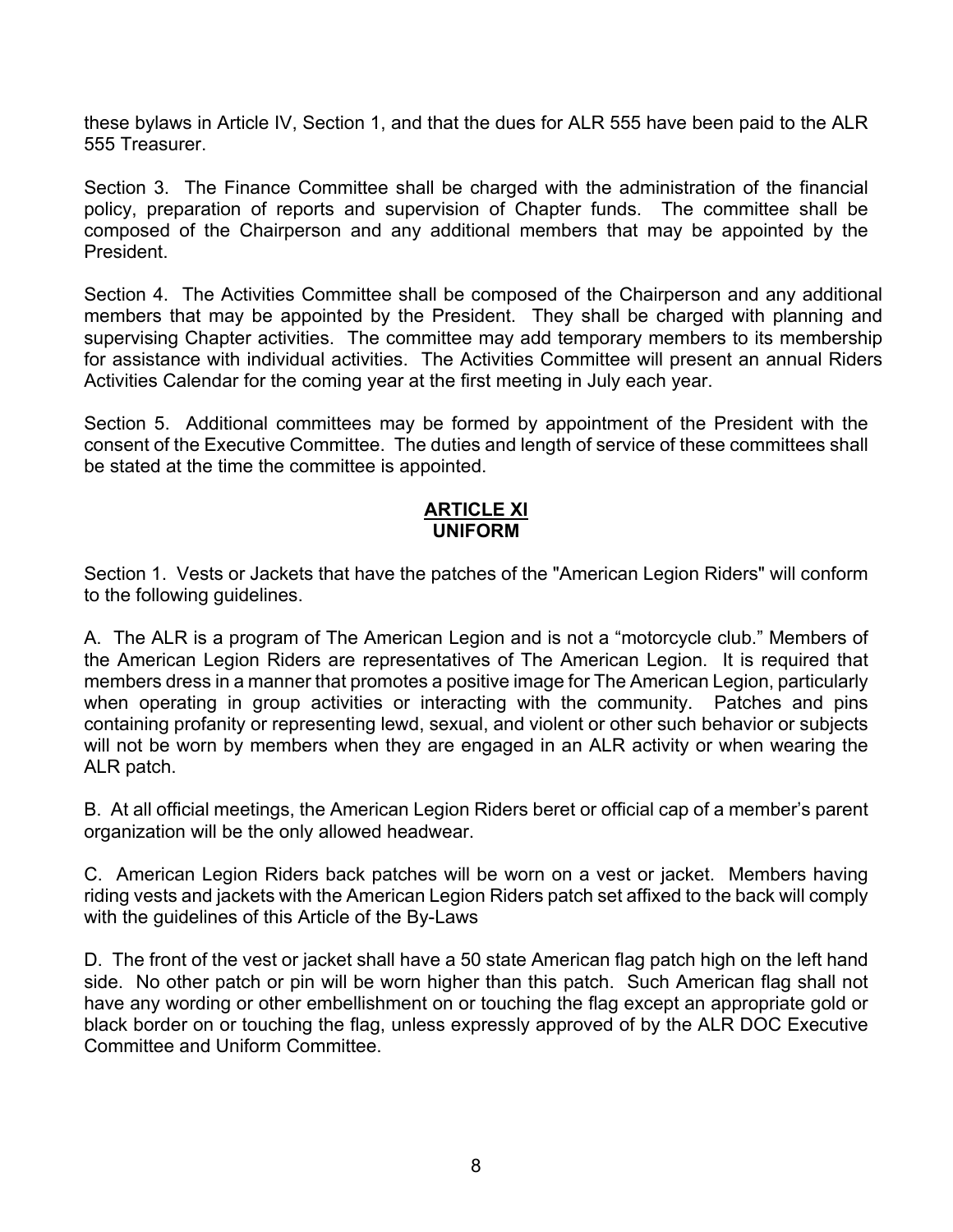E. The vest or jacket of the Department of California American Legion Riders will bear only the American Legion Riders Emblem as authorized by the Department of California on the back of the vest or jacket along with the Chapter flare at the top of the Legion Riders Emblem and the members parent organization flare at the bottom of the Legion Riders Emblem. The front of the vest or jacket shall only bear patches of military branches of service, military units, in memoriam patches, American Legion Riders Convention or event patches, a name patch or tag, the American flag, a PGR patch and an elongated Post patch if desired. No military rank patches, city, state or unauthorized unit name patches, rockers or half rockers will be worn on the vest or jacket. Flares shall be affixed to the vest or jacket adjoining the patch in the style and manner as provided by the ALR DOC Department Quartermaster.

F. The bottom flare shall designate the member's organization status as follows: Post members – "Veteran" Auxiliary Unit members – "Auxiliary", Sons of the Legion members – "Squadron".

G. The top flare will designate the respective chapter number or district number that the member belongs to.

H. No unauthorized Pins or Patches showing support for motorcycle clubs or their support organizations shall be worn on the American Legion Riders vest or jacket or on any other apparel while wearing the American Legion Riders vest or jacket. Motorcycle club is defined as an organization using the term "MC" or "motorcycle club" in its name or as part of its patch or is commonly known as such.

I. The center patch and flares must be obtained through the Quartermaster in accordance with the agreement between the American Legion Riders Department of California and the Quartermaster. The Quartermaster will not fill orders except to designees authorized a Chapter.

J. The American Legion Riders patch is the property of the Chapter 555 American Legion Riders and **must be returned to the Chapter 555 American Legion Riders** in good condition upon resignation, suspension, or termination of membership in the American Legion Riders Chapter 555, the American Legion, American Legion Auxiliary, or the Sons of the American Legion.

K. A member or Chapter may not adopt, wear, express or exhibit any apparel or other identifying material not approved by The American Legion Riders Department of California Executive Committee.

M. No member of the American Legion Riders shall wear an exposed weapon, club or fixed blade knife while wearing the American Legion Riders Emblem or shall ride, or act, or behave in any manner inconsistent with the goals and purposes of the American Legion Department of California

# **ARTICLE XII CONDUCT**

Section 1. Members of the American Legion Riders shall be held to the same standards of conduct as those of the American Legion. Members of the American Legion Riders Chapter 555 shall at all times conduct themselves in a manner that brings respect to the American Legion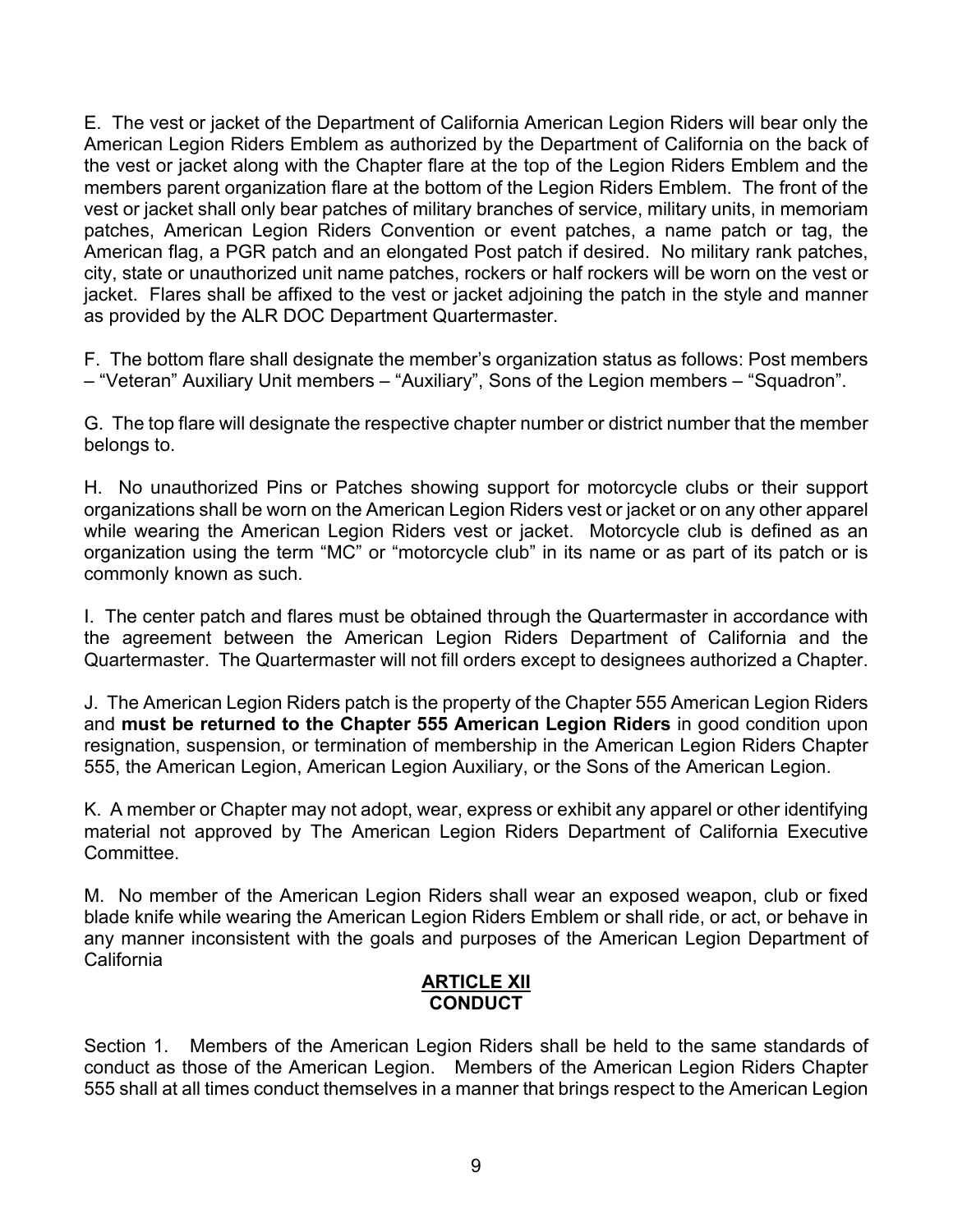and the American Legion Riders. Every attempt must be made to avoid the appearance of being or belonging to a Motorcycle Club (MC). Loud or vulgar language, swearing in public, the excessive consumption of alcoholic beverages while on rides and/or behavior that is inconsistent with the standards of the American Legion may result in suspension or removal from the American Legion Riders Chapter 555. Proper decorum will be followed when participating with or interacting with members of other motorcycle associations and clubs.

Section 2. No Chapter or member of the American Legion Riders Department of California will affiliate with, or associate; with Outlaw Motorcycle Gangs (OMGs) or their affiliates as defined by the California Attorney General's Office or any Federal Law Enforcement agency while wearing any American Legion regalia*.*

Section 3. Members of the American Legion Riders may be suspended or expelled as provided in the Trial Manual of the American Legion Riders Department of California as adopted at 5th Annual Department Convention and subsequent amendments thereto.

# **ARTICLE XIII MEMBERS IN ARREARS**

Section 1. A member whose dues for the current year have not been paid by January first shall be classed as delinquent. If their dues are paid on or before February first, he/she shall be automatically reinstated. If he/she is still delinquent after February, he/she shall be suspended from all privileges. If he/she is still under such suspension on June thirtieth of such year, their membership in the American Legion Riders shall be forfeited. A member so suspended or whose membership has been so forfeited may be reinstated to active membership in good standing by a vote of the Chapter and payment of current dues for the year in which the reinstatement occurs. Provided, however, that the Chapter, Department, or the National Organization, may waive the provisions hereof, upon payment of dues for the year in which the reinstatement occurs, with reference to former members who have been prevented from the payment of dues by reason of active military service.

Section 2. Membership in the American Legion Riders is restricted to members of The American Legion, The American Legion Auxiliary, The American Legion Junior Auxiliary, or The Sons of the American Legion, a member may not renew their membership in The American Legion Riders unless they have also renewed their membership in their appropriate parent organization.

#### **ARTICLE XIV DISCIPLINE**

Section 1. Members may be suspended or expelled under the same procedures providing for the suspension or expulsion of a member of The American Legion in the Department Trail Manual and these bylaws.

Section 2. A member may be temporarily suspended from membership by agreement of a majority of officers in attendance at any function where they are representing the American Legion Riders if they are judged by the officers to be acting in a manner bringing discredit on the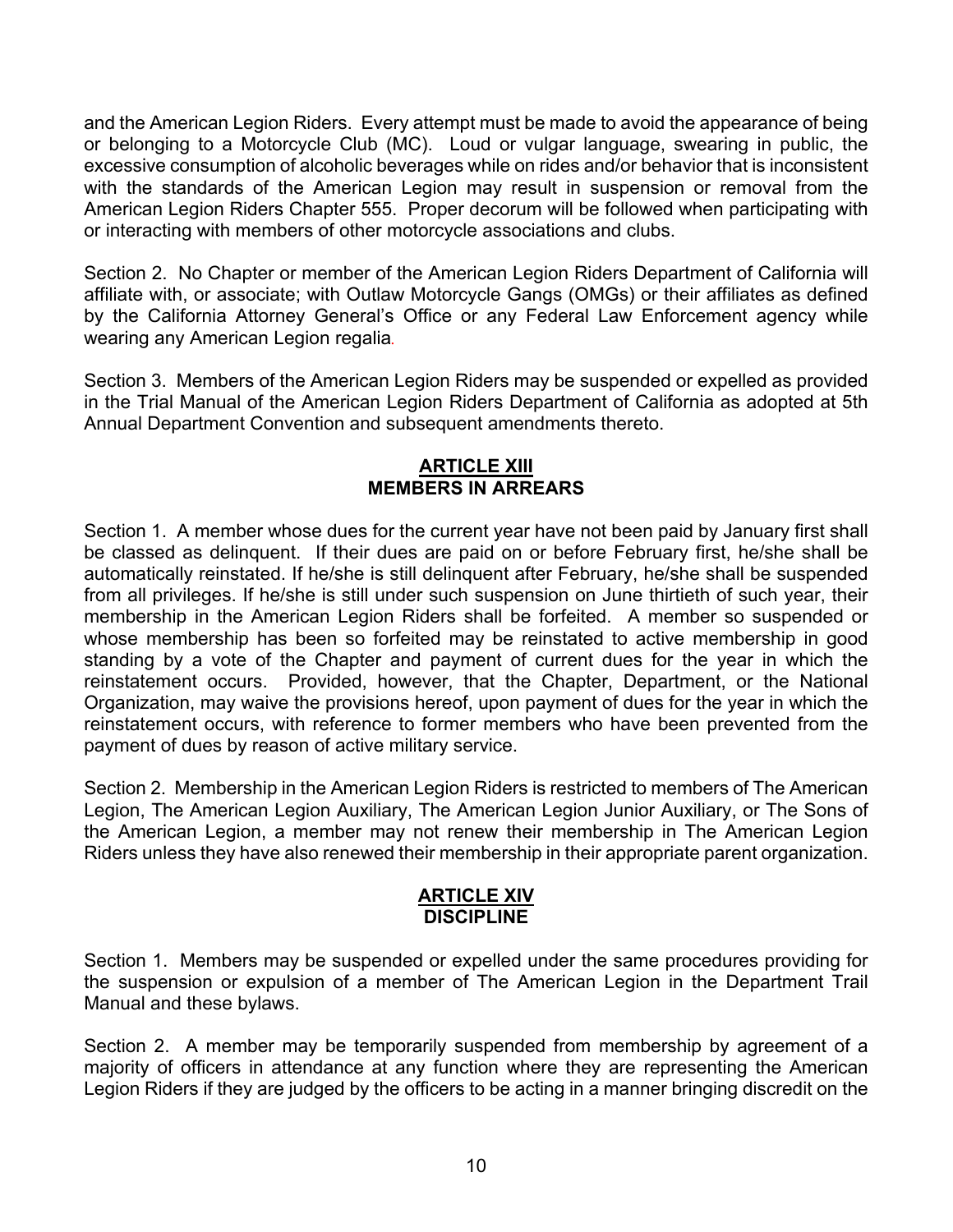organization. This suspension will be immediate and in effect until the next regularly scheduled monthly meeting. The suspended member is required to discontinue wearing clothing bearing the American Legion Riders identification immediately in accordance with these bylaws and California Military and Veterans Code Section 1820 and until they are restored to full membership status.

Section 3. Any member may be expelled or suspended from the Chapter by a majority vote of the general membership present at a regular chapter meeting. The expelled member is required to discontinue wearing clothing bearing any American Legion Riders identification in accordance with California Military and Veterans Code Section 1820. A member may be expelled if they no longer meet the requirements of membership or they have acted in such a manner as to bring discredit on the organization. An expelled member may appeal for reconsideration to the Post \*\*\* Executive Committee.

Section 4. Any member expelled or suspended from Post 555 or their home Post will be automatically expelled from Chapter 555 American Legion Riders. When the member is reinstated, they must make a new application for membership in the Post 555 American Legion Riders as described in Article IV, Section 2 of these bylaws.

# **ARTICLE XV CHAPTER CONSTITUTION AND BY-LAWS**

Section 1. In formation of the By-Laws governing Chapter 555, there shall be no conflict with the Department of California Constitution and By-Laws governing The American Legion Riders.

## **ARTICLE XVI AMENDMENT**

Section 1. Proposed amendments to these By-Laws must be submitted in writing to the Executive Committee and at a regular meeting of the Chapter and read there at. At the next regular meeting the proposed amendment may be adopted by a two-thirds (2/3) affirmative vote of those present and voting. A committee of officers and members shall be appointed annually to review and recommend amendments to the By-Laws.

Section 2. Any provision of these By-Laws not in compliance with the Department of California American Legion Riders By-Laws, shall be automatically amended to conform to those By-Laws and to The American Legion National, Department, Area, District, or Post 555 By-Laws under which this organization operates. Such amendments will be announced at the next regularly scheduled meeting of the Chapter 555 American Legion Riders.

Section 3. It shall be the responsibility of the Judge Advocate to ensure that the By-Laws of the American Legion Riders Chapter 555 are in agreement with the American Legion National, Department, Area, District, and Post 555 By-Laws under Article XII, and to present the necessary proposed amendments to the Executive Committee and the membership at a regularly called meeting.